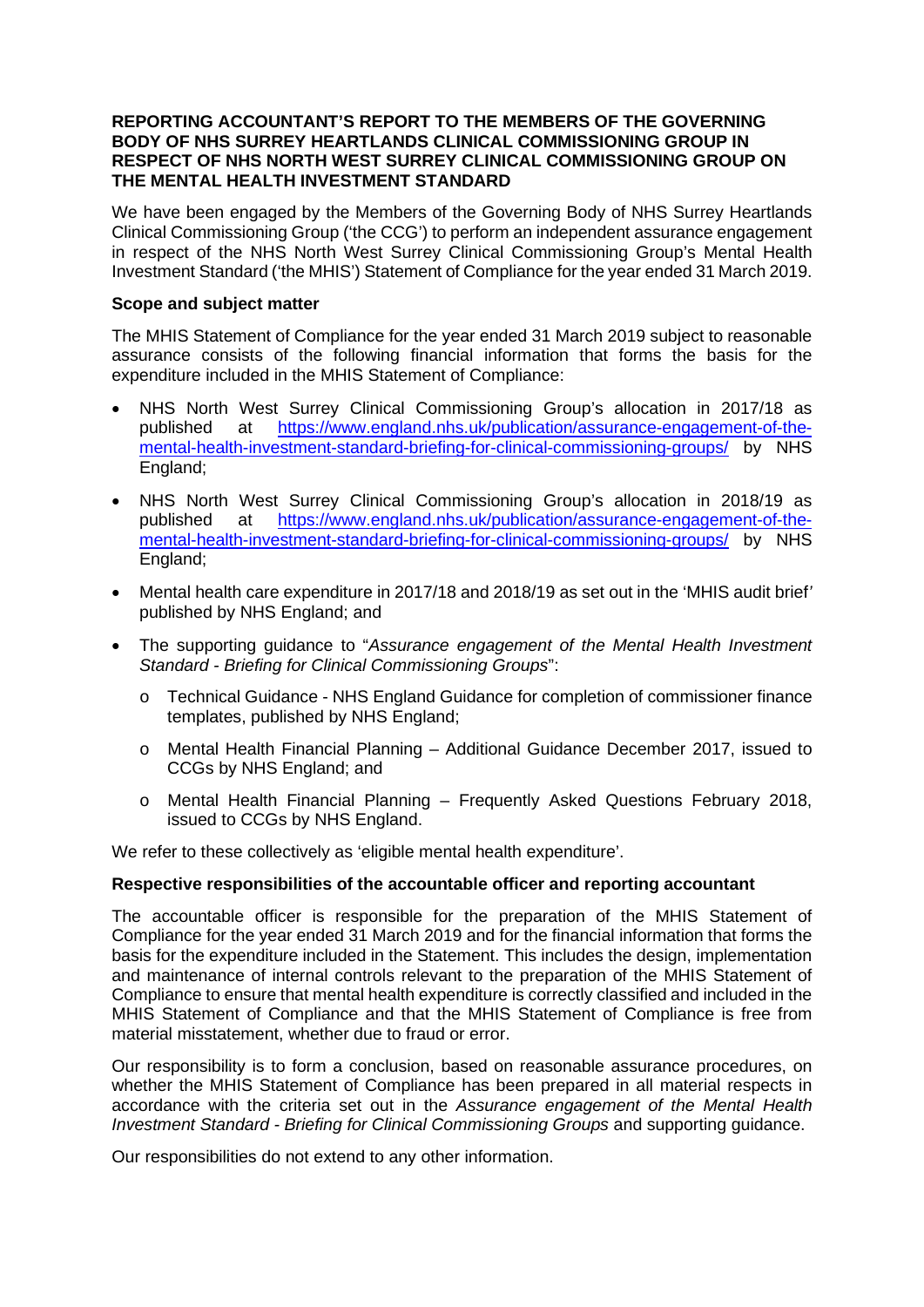We are in compliance with the applicable independence and competency requirements of the Institute of Chartered Accountants in England and Wales (ICAEW) Code of Ethics. Our team comprised assurance practitioners and relevant subject matter experts.

This report, including the conclusion, has been prepared solely for the Members of the Governing Body of NHS Surrey Heartlands Commissioning Group as a body. We permit the disclosure of this report alongside the MHIS Statement of Compliance for the year ended 31 March 2019, to enable the Members of the Governing Body to demonstrate they have discharged their governance responsibilities by commissioning an independent assurance report in connection with the MHIS Statement of Compliance. To the fullest extent permitted by law, we do not accept or assume responsibility to anyone other than the Members of the Governing Body of NHS Surrey Heartlands Clinical Commissioning Group as a body for our work or this report, except where terms are expressly agreed and with our prior consent in writing.

# **Assurance work performed**

We conducted this reasonable assurance engagement in accordance with International Standard on Assurance Engagements 3000 (Revised) – 'Assurance Engagements other than Audits or Reviews of Historical Financial Information', issued by the International Auditing and Assurance Standards Board ('ISAE 3000'). Our reasonable assurance procedures included:

- reviewing the content of the expenditure summary used to support the MHIS Statement of compliance to verify that it includes all categories of eligible mental health care expenditure as defined in the **"***Assurance engagement of the Mental Health Investment Standard - Briefing for Clinical Commissioning Groups***"** published by NHS England at [https://www.england.nhs.uk/publication/assurance-engagement-of-the-mental-health](https://www.england.nhs.uk/publication/assurance-engagement-of-the-mental-health-investment-standard-briefing-for-clinical-commissioning-groups/)[investment-standard-briefing-for-clinical-commissioning-groups/;](https://www.england.nhs.uk/publication/assurance-engagement-of-the-mental-health-investment-standard-briefing-for-clinical-commissioning-groups/)
- checking the arithmetic accuracy of the expenditure summary used to support the MHIS Statement of Compliance;
- checking the wording used in the published MHIS Statement of Compliance and verified that this is in accordance with the required wording that has been published in the **"***Assurance engagement of the Mental Health Investment Standard - Briefing for Clinical Commissioning Groups***"** published by NHS England at [https://www.england.nhs.uk/publication/assurance-engagement-of-the-mental-health](https://www.england.nhs.uk/publication/assurance-engagement-of-the-mental-health-investment-standard-briefing-for-clinical-commissioning-groups/)[investment-standard-briefing-for-clinical-commissioning-groups/;](https://www.england.nhs.uk/publication/assurance-engagement-of-the-mental-health-investment-standard-briefing-for-clinical-commissioning-groups/)
- evaluating the design and implementation of the key processes and controls for ensuring the categorisation of expenditure as eligible mental health care expenditure is complete and accurate by observing and documenting the process for recording and categorising expenditure as eligible mental health care expenditure;
- making enquiries of management by requesting that specific representations are made to confirm management has complied with its responsibilities as defined in the MHIS Statement of Accountable Officer's Responsibilities;
- carrying out limited testing, on a selective basis, of the expenditure classified as eligible mental health care expenditure used in the MHIS calculation, to confirm that the expenditure relates to the correct financial year, meets the definition of eligible mental health care expenditure as defined by *Assurance engagement of the Mental Health Investment Standard - Briefing for Clinical Commissioning Groups* and appears within the CCG's expenditure for the year;
- carrying out limited testing, on a selective basis, of the expenditure that has not been classified as eligible mental health care expenditure, to confirm that the expenditure does not meet the definition of eligible mental health care expenditure as defined by *Assurance*